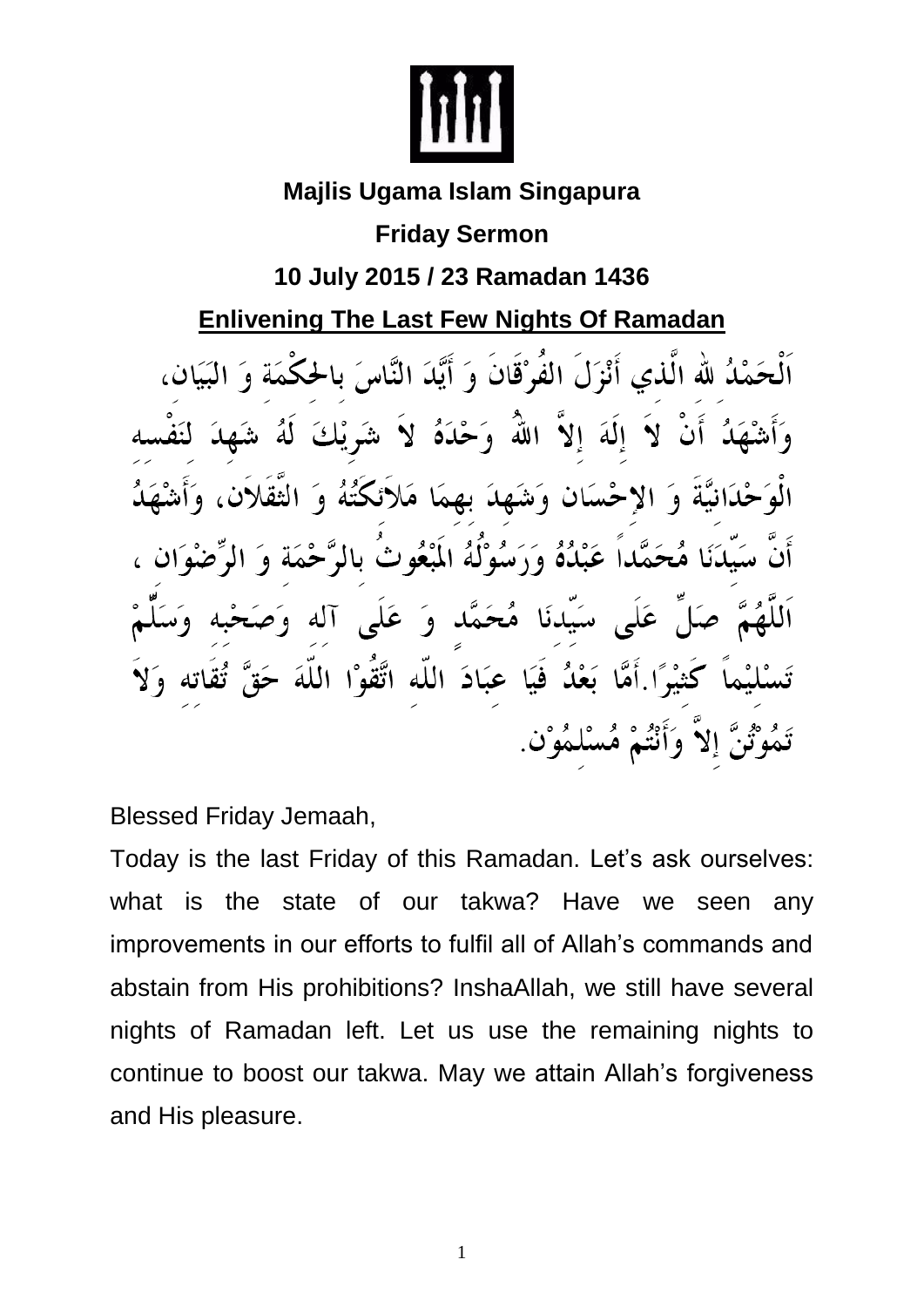Honourable jemaah,

We are now in the last ten nights of Ramadan. In one of these nights is the most powerful of all nights, that is Lailatul Qadar or the Night of decree. Allah s.w.t. explains about the miracles of this night in surah Al-Qadar verses 1 to 5:

إِنَّآ أَنزَلۡنَـٰهُ فِي لَيۡلَةِ ٱلۡقَدۡرِ ۞ ۖ وَمَآ أَدۡرَىٰكَ مَا لَيۡلَةُ ٱلۡقَدۡرِ ۞ لَيۡلَةُ ٱلۡقَدۡرِ خَيۡرٌ مِّنۡ أَلۡفِ شَهۡرِ ۞ تَنَزَّلُ ٱلۡمَلَتِبِكَةُ وَٱلرُّومُ فِيهَا بِإِذۡنِ رَبِّهِم مِّن كُلِّ أَمۡرِ ۞ سَلَدْهِيَ حَتَّىٰ مَطْلَعِ ٱلْفَجْرِدِيِّ

Which means: *"Indeed, We sent the Qur'an down during the Night of Decree. And what can make you know what is the Night of Decree? The Night of Decree is better than a thousand months. The angels and the Spirit descend therein by permission of their Lord for every matter. Peace it is until the emergence of dawn."*

Subhanallah! Just imagine jemaah, how great the reward from Allah s.w.t. for those who are able to meet the night of decree in a state of worship. It is recorded that deeds performed on that night is better than 1000 months, and that is around 83 years. My friends, there is no guarantee that we will live to that age. Our sins and mistakes are also probably increasing. Hence, do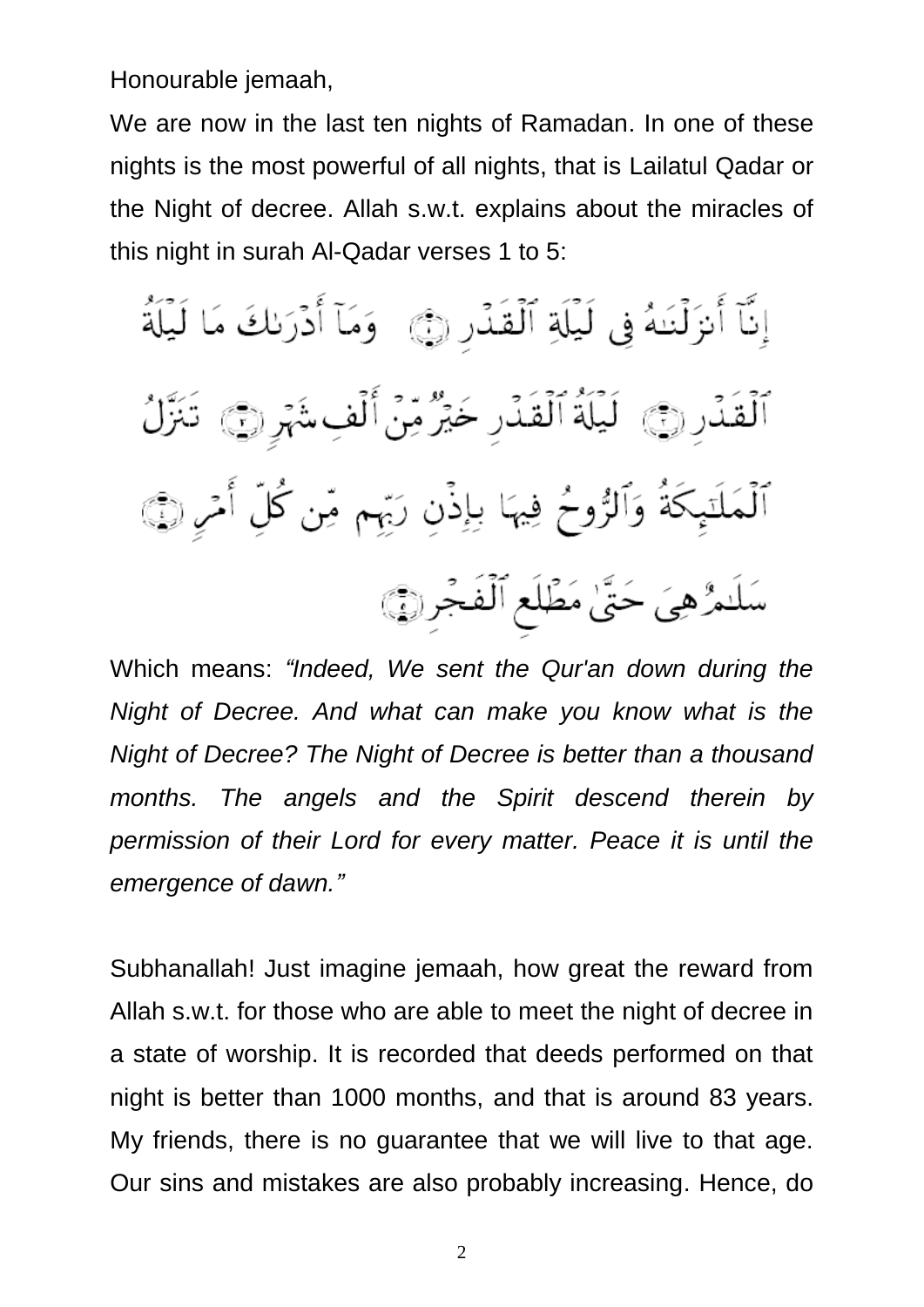not forego any opportunity to attain Allah's forgiveness and His rahmah (blessings). Nabi s.a.w said:

وَمَنْ قَامَ لَيْلَةَ الْقَدْرِ إيْمَاناً وَاحْتِسَاباً غُفِرَ لَهُ مَا تَقَدَّمَ مِنْ ذَنْبِه

Which means: *"Whoever stands in prayer on the night of decree*  in a state of iman and seeking their reward, indeed Allah will *forgive his previous sins."* [Hadith reported by Imam Al-Bukhari]

However, as we strive in search of the Lailatul Qadar, we should realise that in essence, we are seeking Allah's pleasure. Our diligence in performing acts of worship should not merely be motivated by our desire to meet Lailatul Qadar but that we should instil in ourselves the intention to gain Allah's pleasure. This is because Allah is The Owner of Lailatul Qadar and everything else. Hence when we strive in search of the pleasure of the one who owns Lailatul Qadar , that is Allah, He will reward us with more than the greatness of the night itself. Hopefully with an intention that is not limited and restricted to the last ten nights of Ramadan, we will continue to be diligent in our worship to Allah beyond this blessed month.

Jemaah,

We do not know if this would be our last Ramadan. We also do not know if we and our families would be able to fast, perform terawih as well as other prayers together in the coming Ramadan. Hence just as we are excited in making Eid preparations, we should increase our efforts and excitement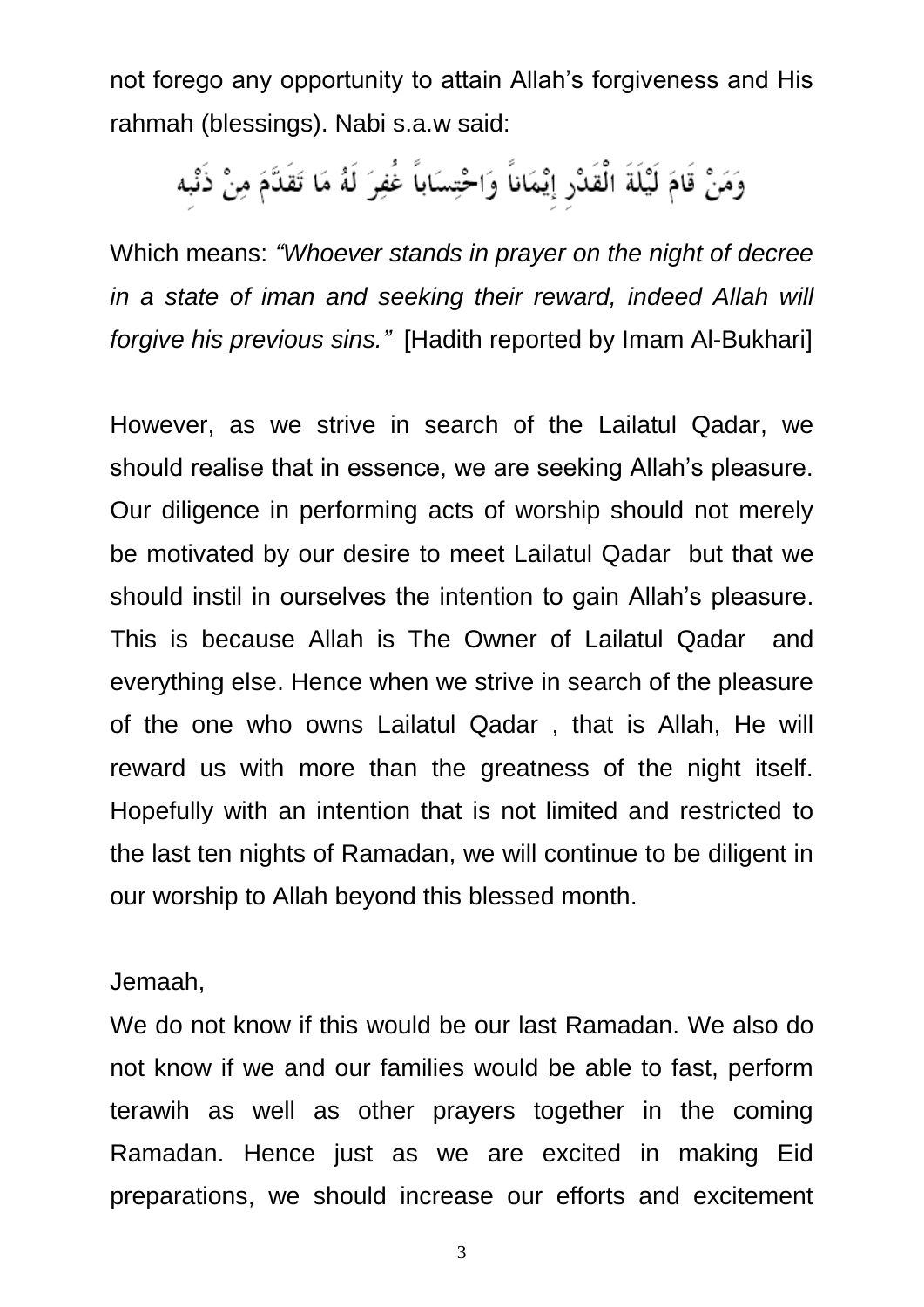among our family in striving to gain the miracles of Lailatul Qadar and Ramadan. Emulate the practice of Rasulullah s.a.w., where he would wake his family members up to join him in worship in search of this great night, as reported in a hadith by Imam Al-Bukhari and Muslim

## Blessed Friday Jemaah

Let us enliven these last few nights of Ramadan with efforts to deepen and appreciate our relationship with Allah. Make doa with full humility to Allah, asking that He bring us closer to Him and raise our status in His sight, as well as our family's. When we prostrate (make sujud) in prayer, regret over our past mistake. Increase this supplication:

اللَّهُمَّ إِنَّكَ عَفُوٌّ كَرِيمٌ تُحِبُّ الْعَفْوَ فَاعْفُ عَنِّا

Which means: *"O Allah, You are Most Forgiving, and You love forgiveness; so forgive me."*

Confide in Allah of our weaknesses, and ask for strength from Him. This is the period filled with the times where our supplication will be heard. Beautify this last stretch with recitation of the Quran, wet our tongues with zikr (remembrance of Allah) and increase the spirit of giving to those who are in need, especially our family members. Today all the mosques nationwide are collecting donations for Club HEAL. The funds collected are meant to help our brothers and sisters who are facing the challenges from mental illnesses. So let us come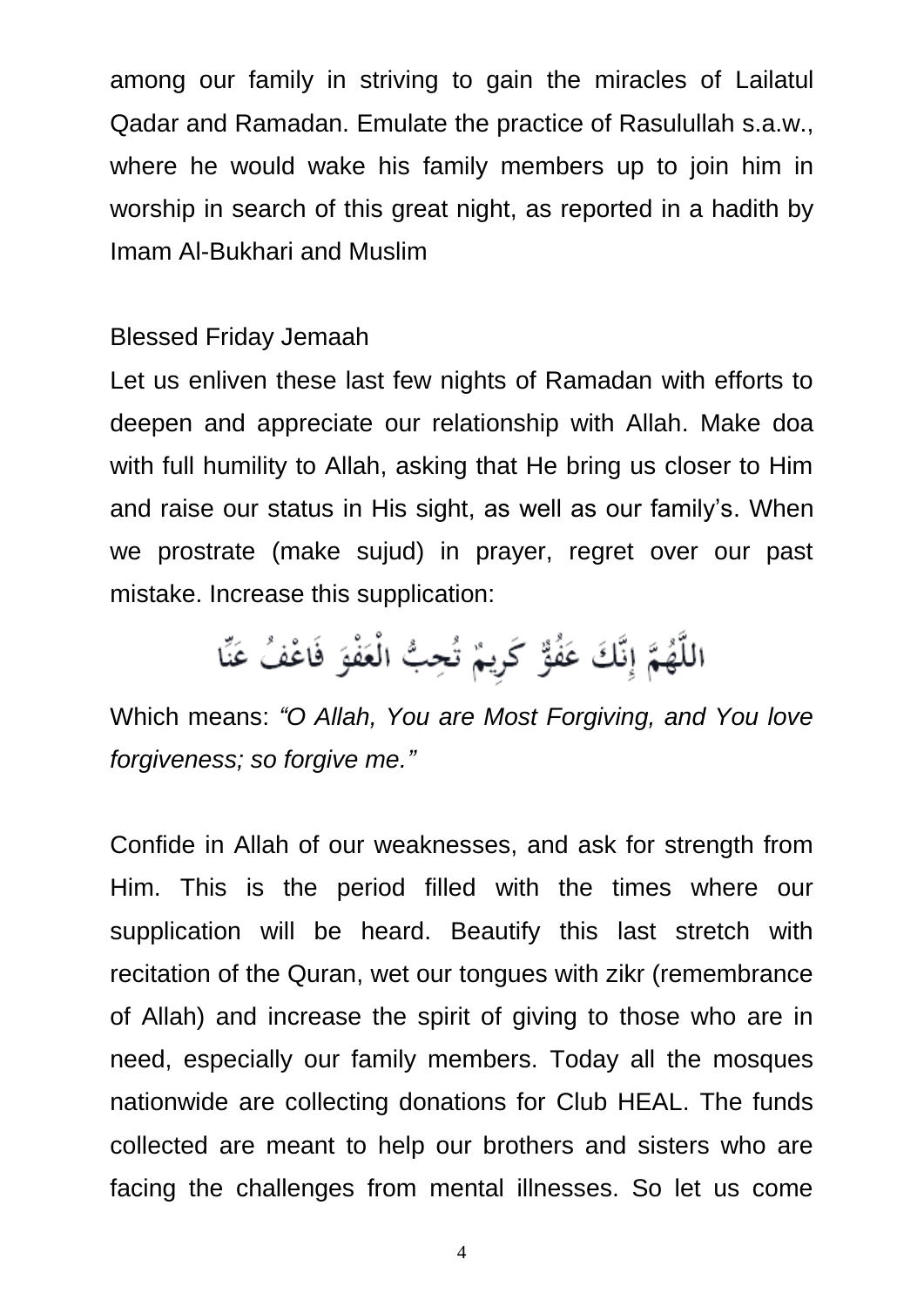forward and give, hopefully by doing so Allah s.w.t. will grant us His barakah toward our efforts throughout Ramadan.

Beloved Jemaah,

As we come to the end of the sermon, let us appreciate and emulate how Rasulullah s.a.w, despite being maksum (free of sins) still increased his acts of worship in the last nights of Ramadan. What more ourselves! Hence, if we have time to make iktikaf at the mosque in the last ten nights, we should try to do so. For those who are busy with work, that is still not an excuse because we should try and find an appropriate time to make iktikaf in Allah's house. It could be performing zuhur prayers at the masjid with the intention of making iktkaf. Or it could be enlivening the last few nights of Ramadan by performing Qiyamulail with our family members at the mosque. Oh Allah, The One who Owns Lailatul Qadar , grant us and our families the rewards of this night. Raise our standing in Your sight.

Ya Rahim Ya Lathif, if this is the last Ramadan for us, do not let us leave it unless You have cleansed us of every sin and mistake. If You have written that this is our last Ramadan with our family, gather us together in Your Paradise in the hereafter. Ya Halim Ya Azhim, keep alive in our hearts the constant yearning to meet You, and to meet the next blessed month of Ramadan. Place us among those who are consistent in performing good deeds and acts of worship even after